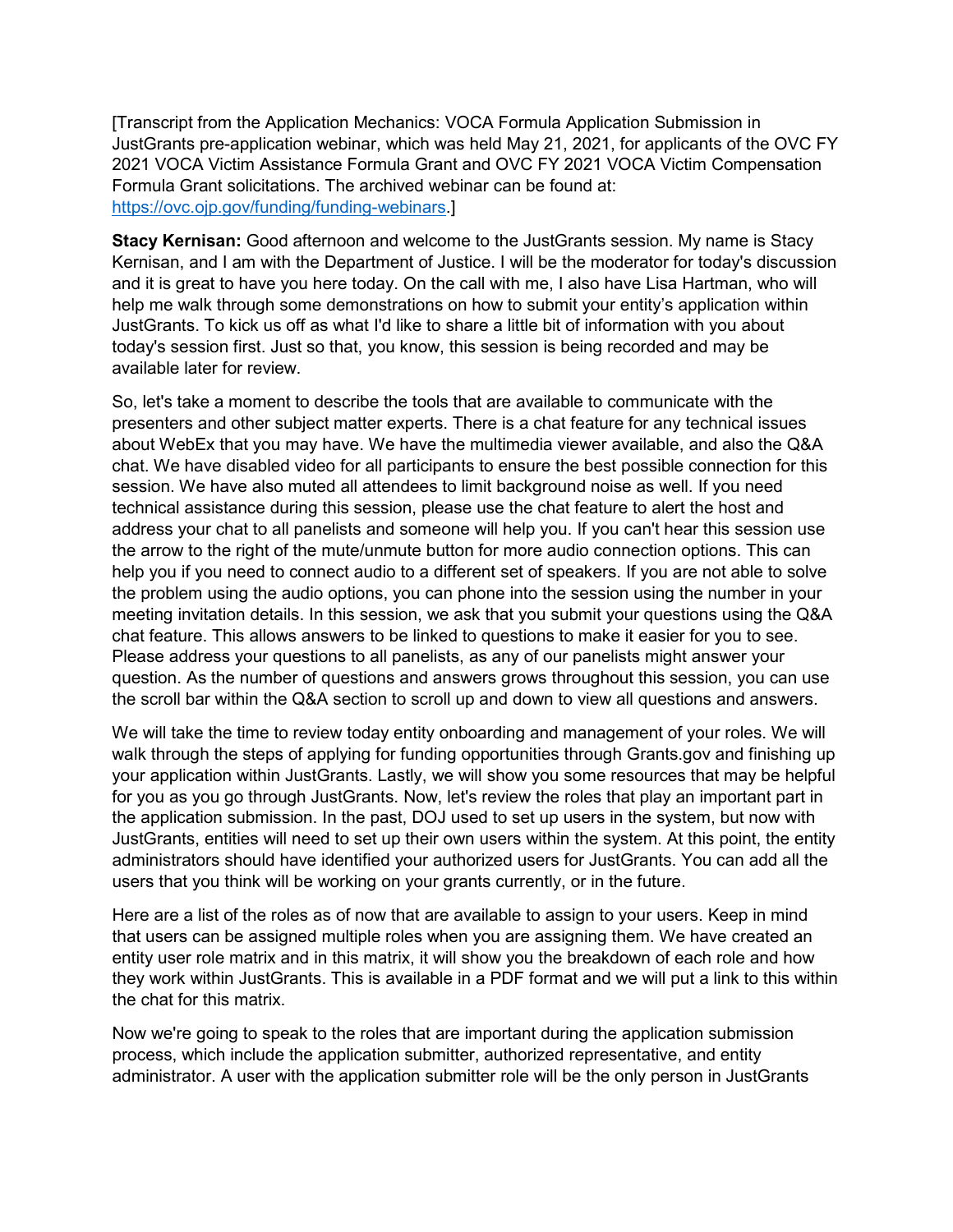that will be able to submit an application. This role is automatically created when the application is submitted within Grants.gov.

The person submitting the information in Grants.gov is assigned to the application in JustGrants. There can be multiple application submitters within JustGrants, but only one can be assigned to the application at a time. If this needs to change the entity administrator can reassign this role in JustGrants as needed.

The application submitter identifies the forms needed to submit an application, completes the web based budget forms, completes and certifies the application on behalf of your entity, and submits the application in JustGrants.

If a member is assigned only the application submitter role, they will not be able to see funded awards in JustGrants. It is possible to assign multiple roles to the user with the application submitter role, if that's what your organization prefers.

The authorized representative is the person who was authorized to go into a legal agreement on behalf of the entity. The entity administrator will need to designate who this person is because that person will need to be selected from an existing user list when the application submitter is completing the application within JustGrants.

The entity administrator is also your E-Biz point of contact. This person manages the users and their abilities within JustGrants. There can only be one entity administrator in JustGrants at a time. So, it would be best to know who your backup entity administrator may be just in case someone is on vacation, or may go out on medical leave.

We will place a link in the chat that leads to the video here on the screen. This will teach you more about entity onboarding and the steps you need to complete. Also on this page, you will have access to job aids related to entity management that you can print out as a tool to help you set up JustGrants.

Now, let's take a moment to see if there are any questions in the Q&A, at this time that we like to address. I don't see any and I don't see any in the chat. So we'll keep going.

Now, let's look at the application submission process. So, here we are at application submission, this part of the grant's life cycle involves completing and submitting web-based forms as well as attachments that are required from the published solicitation. The process of submitting an application in JustGrants begins in Grants.gov.

Complete and submit the required documents in Grants.gov as soon as possible, but not later than 48 to 72 hours prior to the grants that the deadline. This allows for time to correct any problems or errors. The Grants.gov portion of your application submission checklist includes the SF-424 and the SF-LLL.

There are two application submission deadlines, one for Grants.gov and one for JustGrants. The two deadlines can be found on the cover page of the solicitation. Most of the application requirements will be submitted from JustGrants. You can submit early in both systems if you would like. Aside from the SF-424 and the SF-LLL which are completed in Grants.gov, most of your application is entered into JustGrants. And your entities information is populated based on entries made in SAM.gov and used in Grants.gov. As we go through the application process, we will start with the first step and that is applying through Grant.gov.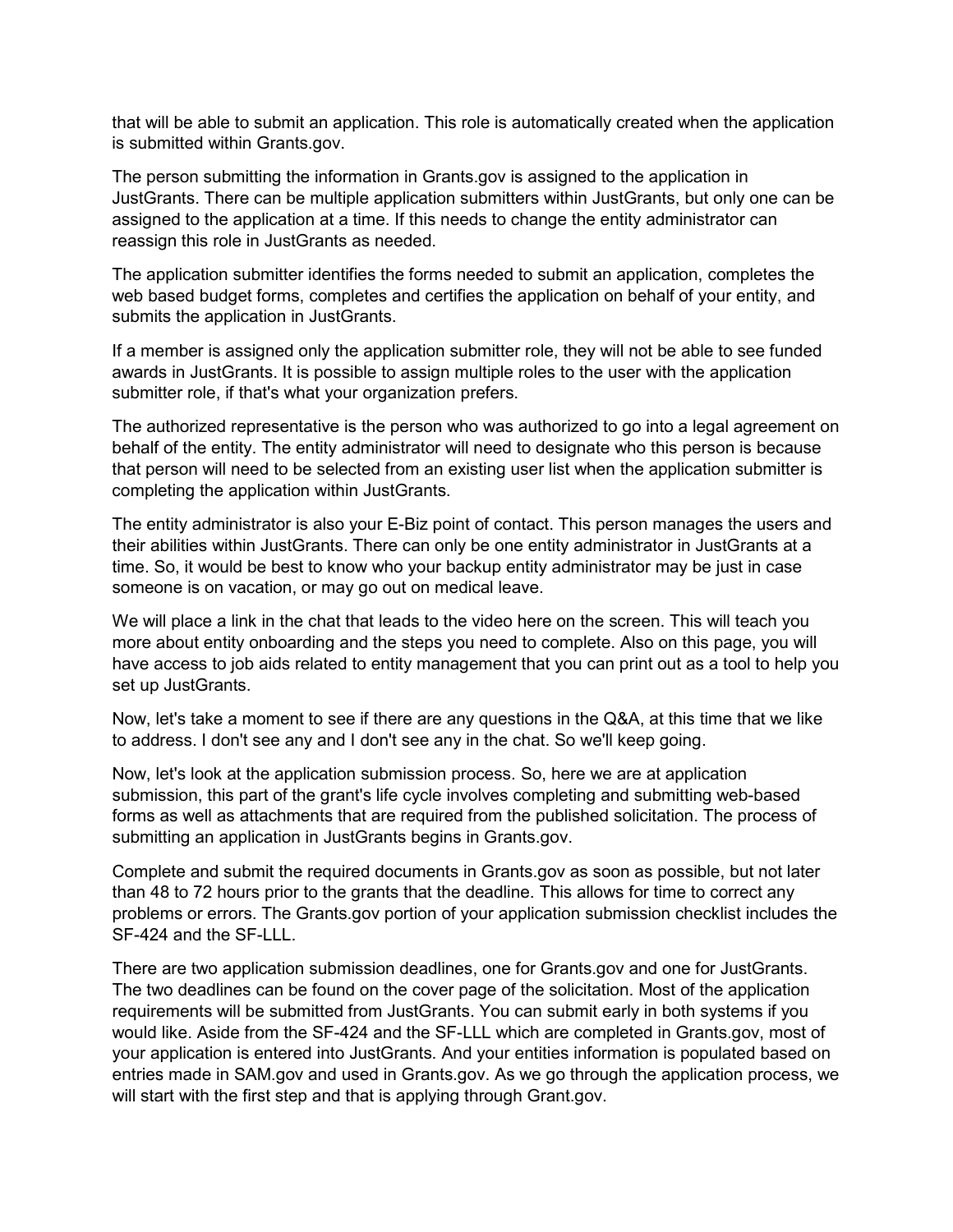Grants.gov is where you will go to find any federal funding opportunities, apply for those funding opportunities. Grants.gov has a wealth of tutorials and assistance to help you register and submit your application. If you go to the learning grants section of Grants.gov, this will lead you to instructions that will walk you through Grants.gov. We will put a link in the chat along with a 1 minute video about Grants.gov.

There are two steps that must be done to complete submission and Grants.gov. First: submit an application package. And second submit the SF-424 and the SF-LLL within 48 hours after submitting an application in Grants.gov the applicant should receive four notifications from Grants.gov: the submission receipt, validation receipt, Grantor agency retrieval receipt, and agency tracking number assignment. Within 24 hours after receiving a confirmation email from Grants.gov, the application submitter will receive an email from JustGrants with instructions for JustGrants login.

When the application submitter logs into JustGrants, they will find the information submitted in Grants.gov auto-populated in the JustGrants application. If the confirmation email only indicates your application has been received, it is possible to receive a rejection notice a few minutes or hours later for various reasons. To search for an opportunity, use the search grants tab at the top of the page. You can filter the search to locate grants that are specific to your needs.

You can look for grants by opportunity status, funding instrument type, eligibility, Category, and agency. Take some time to review all the options in each filter. Once you find an opportunity you would like to explore, select the opportunity number to view the requirements. Once you open the grant opportunity, review the information included in the synopsis, search history, related documents, and package tabs to see if this opportunity is one that would benefit your organization. If you choose to apply, select the apply button. And you will need to log in and create a Grants.gov account to apply.

Note that the person's name and email that you put into Section F on the SF-424 form is extremely important. This person will automatically become the application submitter for your entities application. The application submitter is the only person who can complete the application in JustGrants. If you want to change for the application submitter is, then the entity administrator will need to reassign this role after it has been submitted in Grants.gov.

SF-424 data fills that are marked as mandatory, must be filled, fully completed and grant stuck up in order to complete part one of the DOJ two step application process, and it is okay to provide preliminary estimations or responses. The important thing to remember, is that an applicant pushing the submit button multiple times in Grants.gov will cause duplicate submission. In this scenario, the user will be asked to withdraw any duplicates before continuing.

If you go to the track my application section, you can track everything for your status information. You can check if your application has been received, validate it, reject it with errors, retrieved by the agency, and the agency tracking number assigned. Be aware that just because you receive a confirmation that your application has been received, it does not mean it has been approved. It is only confirmation that the application has been received. You may later receive notification that your application has been rejected.

When it comes to your SF-424 and SF-LLL, it is best to have those documents completed way before the deadline so that if there are any changes or updates that are needed, you can get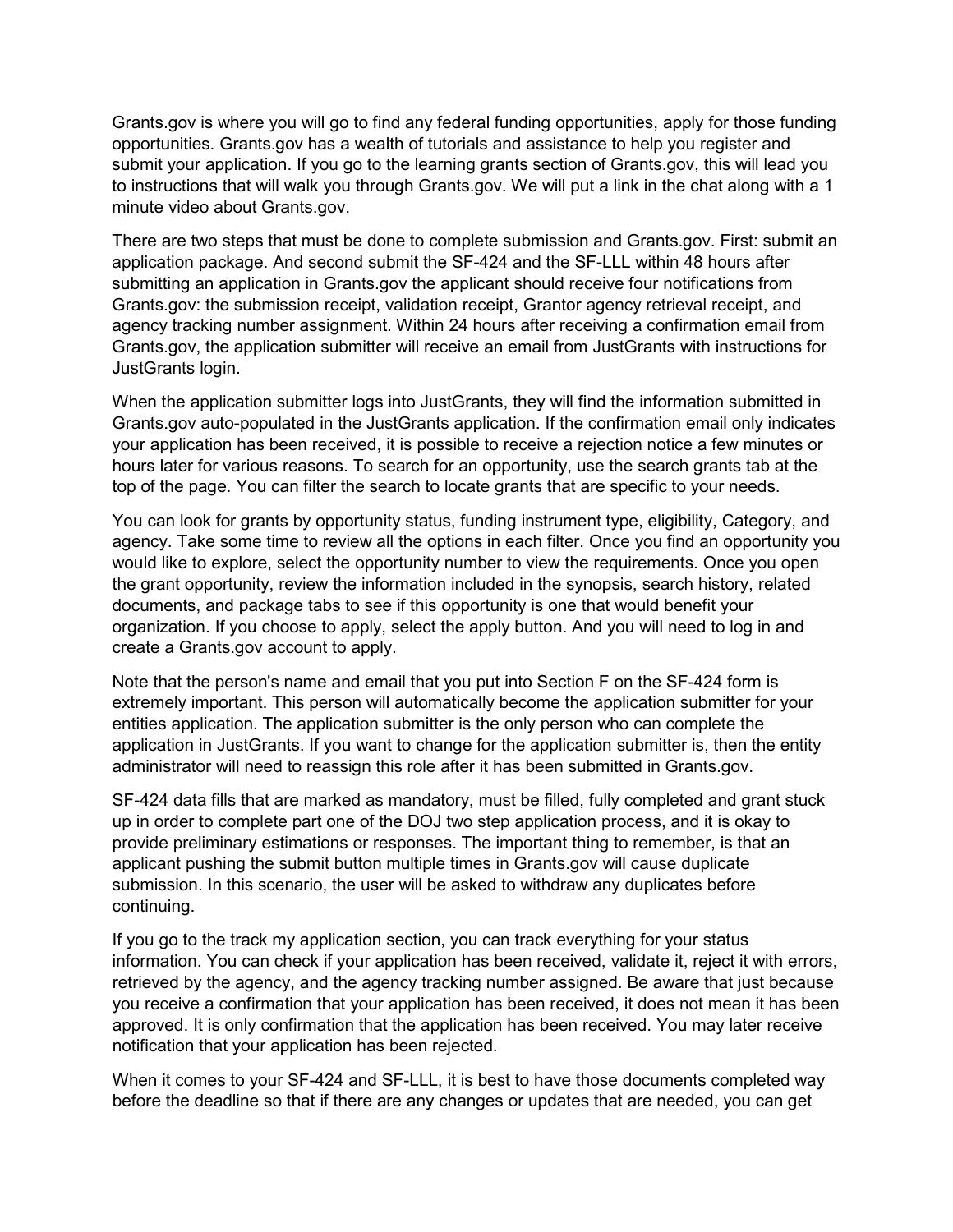those in so it doesn't cause for a rejection. The applicant will receive a tracking number that will connect JustGrants to your application. That way, the system knows that the application and grant belongs to you. All right, we're going to pause for a second to see if we have any questions. I don't believe that we need to. So, we'll keep going. So now that we've had a chance to talk about Grants.gov, let's take a moment to talk about JustGrants. This is where you will complete most of your application.

There are certain web based forms that must be submitted directly into the system. Make sure you check the solicitation to know which web based forms are required. You may need to submit such items as the proposal abstract; solicitation specific data; goals, objectives, deliverables, timeline; budget information, and disclosure of duplication in cost items. Based on the solicitation requirements, these documents may be included as web based forms or uploaded as attachments.

Now, I will turn it over to Lisa, who will walk us through the application submission process and what the application submitter will need to do within JustGrants.

**Lisa Hartman:** Thanks so much Stacy for that for that terrific overview information. I have two demos, one, short and one long to show you regarding applications in JustGrants.

I understand most of you have already accessed JustGrants for your current awards. But I do want to display the homepage briefly to talk a little bit about how best to navigate within JustGrants. So, again, this is the homepage and every user will begin here upon login. It is important to know that JustGrants works best in either the Chrome or the Edge browser. It is not ideal to use Internet Explorer and if some of you have tried, you may have found that there are reasons not to use Internet Explorer.

So, from the homepage in JustGrants, you'll see the, my work section. And it's listed right here, you can see it kind of a lower third of the main portion of the screen. On the section is a list of all the tasks that are signed directly to you and only to, you. The application submitter will see the application that was transferred from Grants.gov on this list. It can take up to 24 hours for the transfer to take place. It's not immediate, but please don't expect to submit in Grants.gov and immediately log into JustGrants, you're not going to see your application just yet – it takes a little bit.

So, you can use the column headers to sort and filter your list as needed and I'll go ahead and set off the demo here to kind of show you, maybe how you can do that. If you click on the column headers link, for instance, you can sort based on that link. If you use the little triangle icon you can filter. So, you can filter out just, for instance, the grant package. And the grant package is what we're looking for as the application. For the case ID for an application while we start with a dash. So, again, we're looking at for something and pending draft status. And that kind of moves a little fast.

So I want to go back for a moment because we started out in the my worklist section here. So the, my worklist section will again provide you with a list of all the tasks that are assigned to you directly. In other words, JustGrants knows that if you click that you are what it's assigned to and it opens right up and it allows you to edit. If on the other hand, you go to the application menu on the left side of the page, that's the list of all the applications in your organization.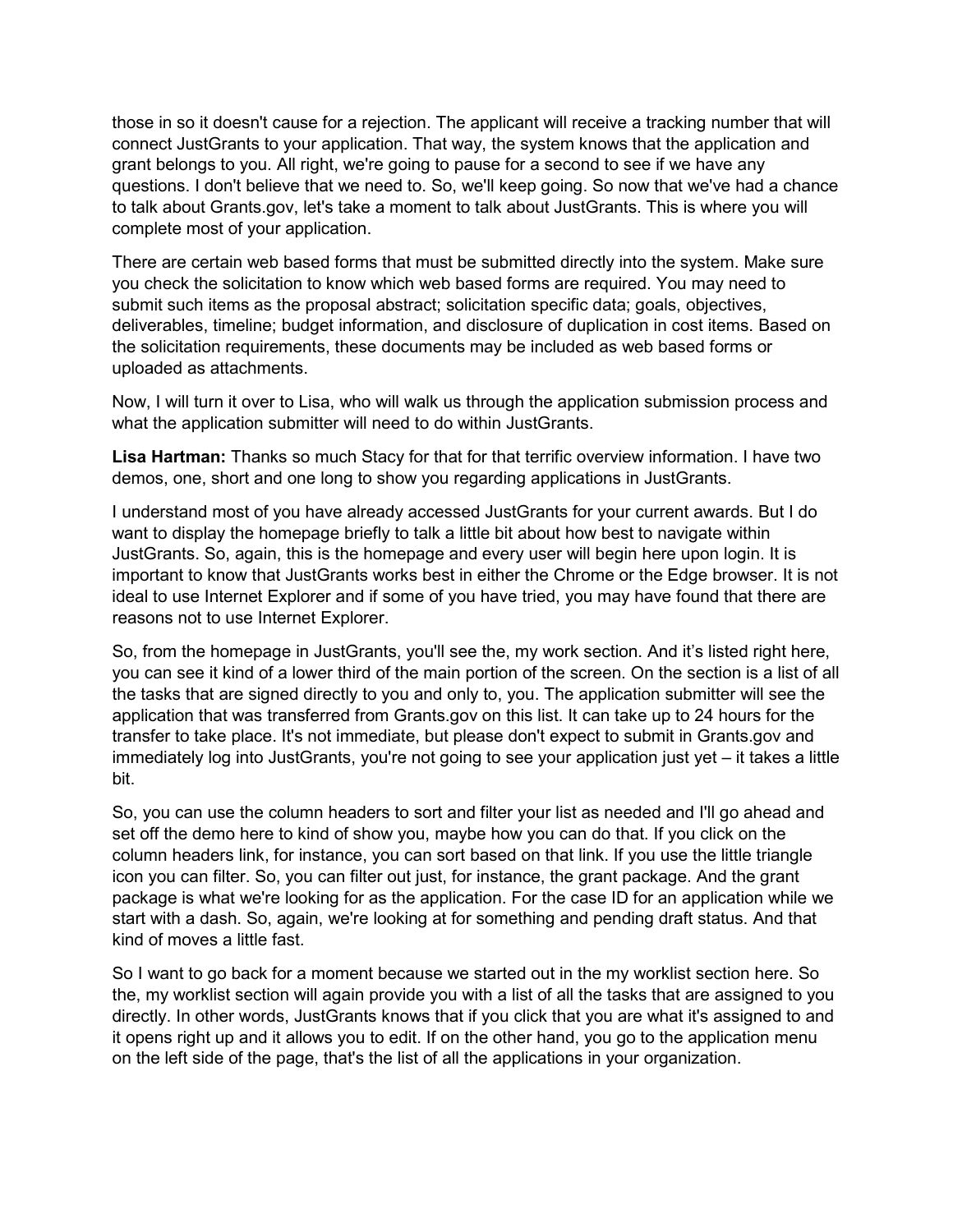So, there might be applications in there that are assigned to you. And there might be applications in there that are assigned to other applications than others if you're in a large organization.

So, the experience in the application menu is going to be a little bit different. So, we're going to go ahead and take a look at that here and click the applications menu. So, once you click that, you'll see that it actually provides a different view of the data. So you have the application ID there and you also have the person who is the application that are listed. You can see the authorized representative for that application and the application status.

Now, one of the things that different here is because the system doesn't know really when you're logging in whether or not this application belongs to you, it's going to when you open it up, present you with the opportunity to click a begin button. And that begin button is what's going to allow you to edit that application. So, here we are.

You can see that once you login at the top under the assignment section you see who this is assigned to and you see that begin button. That is critical. If you don't have the begin button, this will not be an eligible application. We'll be able to view it, but not make any changes or updates. So that's one really major difference between opening the applications from your Worklist and opening it from the applications menu.

If you don't see it on your Worklist, then it's not assigned to you and you'll need to talk to your entity administrator to make that happen.

So I am going to go ahead and click the begin button here, and as you can see, it opens straight up into the application and we can see some of the editable fields here. There's a save button at the bottom, which allows us to save any changes. A cancel if you decide, you don't want to actually do any work in here, save anything. So, we're going to go ahead and save. That's the first short demo on locating the application and opening it. And again, that's the key take away from this short demo is it's really best to start in your worklist. And again, if you don't see the application in your worklist it means somehow it's not assigned to you so your entity administrator will need to help you with that.

So, now I'm going to go into a longer demo and I'm going to show you how to actually submit an application. And before we start, I just want to make sure to let you know that when we create these demos, we're using test data so what you see in our test data might not directly align with your application, but we have a number of different types of applications in DOJ and so we, we just use sort of a standard type of application.

So the application will be determined by the solicitation requirements. So I'm going to go ahead and start. And here, if you notice, I'm starting in my worklist. And when I open this from my worklist you'll notice that it just opens an edit format already. You didn't have to put that begin button. So the first section that you're going to see here is the standard applicant information. And if you look on the right side of the screen in the green bar to the right, you're going to see a list of application sections.

Now, you can move from section to section in there just by clicking the section labels. Or, if you look at the bottom of the page hit the continue button, you can use that to move to the next section in a linear fashion. But you're not limited to just going in order. You can jump around.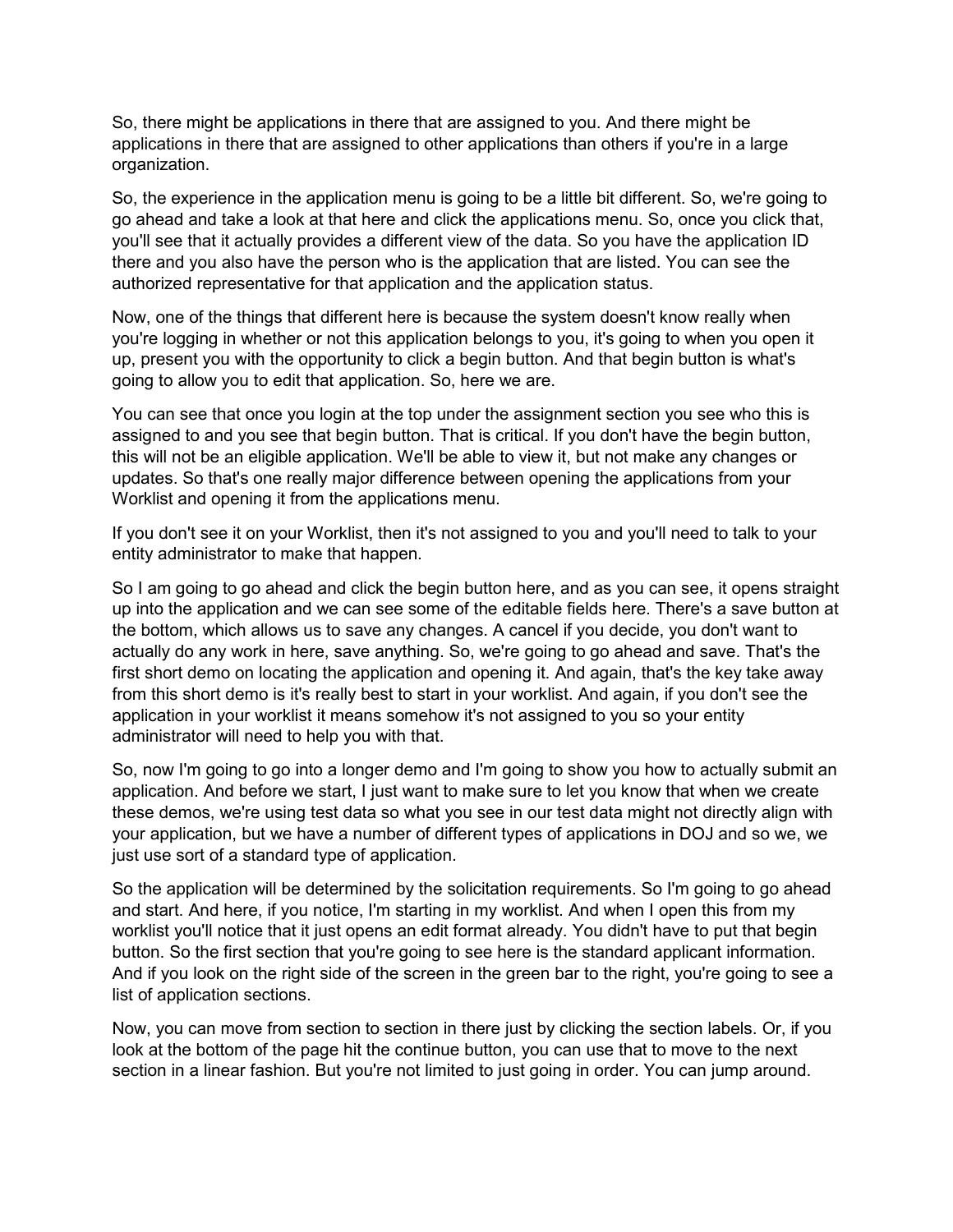Also, I'd like to point out that about that menu there solicitation instructions. And the solicitation instructions, if you click them, will actually open up the solicitation itself so that you can review the requirements within the solicitation to be sure that what you're entering is going to satisfy those requirements. And so that's kind of a nice thing to have to be able to access that. I believe the demos here will open up the solicitation briefly.

Forward that yeah, there we go. So, once you click the solicitation instructions, it opens up in the PDF format and again you can either save this solicitation to your workstation for easy access, you can print it if that helps you, or if you're lucky enough to have two monitors, you can move the solicitation to one monitor while you're working with the application on the other. But at any rate, that's the solicitation and easily accessible for you.

So, now we're going to go through the standard applicant information. And you want to be sure that in all of these sections you scroll down to the bottom of the section to be sure that you've entered everything. For instance, in this particular section, there is an areas affected by projects that there's counties and states section here and this is a requirement.

You must make an entry in one of these fields. You can add up to 10 entries, so some normal entries in this field would be zip code. If you have a sort of a project that's limited to a few zip codes. You can also type in space if this project covers your whole state. You can cover and you could enter in national or county or parish or districts. Whatever it is, it doesn't have to be complete, but it does have to provide sort of a general information about what your project is going to cover. You're limited to 10 entries there, so you can combine entries. Notice the project title, the total estimated funding.

All of this information comes from the SF-424, and it can be edited here in JustGrants. If you do make changes to preliminary data, you may have entered in the SF-424, it is not necessary. It's actually not recommended that you go back to Grants.gov and change it. There's no need for that. What is entered into Grants.gov is considered to be the final truth for your application, so you can update and amend any preliminary information you might have entered in Grants.gov. So now we have the application type. This is an initial application, and as we scroll down, you can see that. The type of applicants, the executive order, and delinquent debt information. All of these fields are editable and could be updated. If your project has changed somewhat since you entered it in Grants.gov or if an error was made in your Grants.gov information. So once you're in JustGrants, you need only to move forward in JustGrants.

So, now, at the bottom, we can either cancel what we've done, which will remove any information we may have changed, you can save, which is kind of nice if you don't want to complete what you're doing right now, you can save what you've done and come back later to complete some more, or you can continue, which will take you to the next section in line. What we're going to do, however, is actually scroll back up to the top. And we're going to use the section header up here to move to the next section.

So, the next section header is confirmed the authorized representatives. So, at this point, it's important to point out that the authorized representative has really no bearing in the application process. They don't have any tasks to do within the application itself. However, an authorized representative needs to be identified in the application in order for the application to be submitted. So the authorized representatives must have been onboarded. In other words they must have been sent an invitation to register. They must have registered and they must have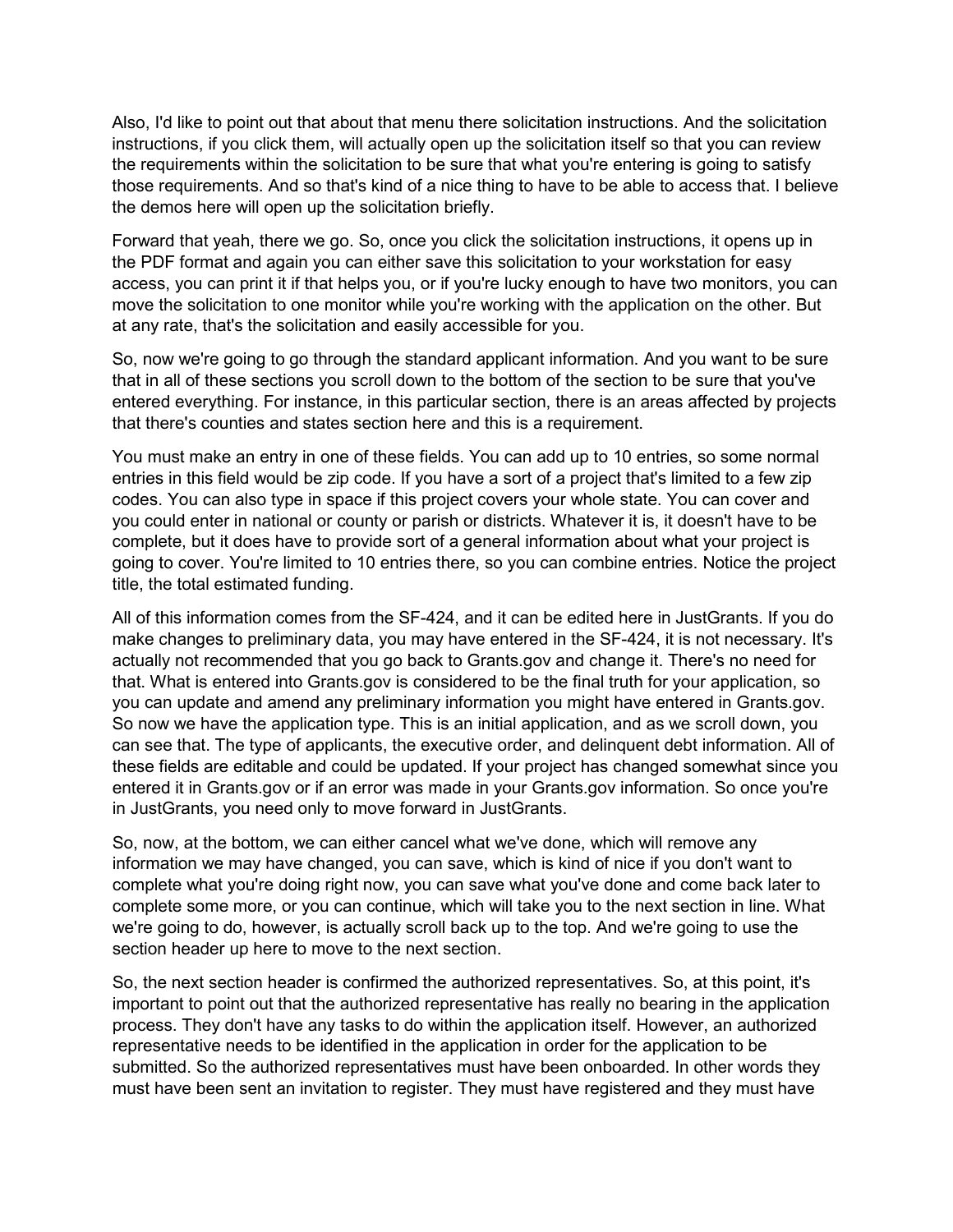logged into JustGrants in order to be on the list of authorized representatives from which we're going to select Here.

So you'll notice that we have two authorized representatives in this application. This is an application from a different managing office. So in your managing office, you're only going to see one authorized representative. Not two. This is, like I said, the data in here is just something sort of more general to all of DOJ, but you'll see only one. So, you'll choose the authorized representative from the list, the drop down this. And once you make that selection, you'll see that that information automatically populates here. And then you'd have to confirm it. If you forget to confirm it then JustGrants will forget to save it so you'll need to confirm that information. And again expect to only see one office designated.

So, we'll continue on to the next section, which is the verified legal name and address section. And this is kind of an important section because it will display your entity's legal name and address. Now, this information actually comes from -- this information actually comes from SAM.gov. You'll notice that you can't edit anything here. If there's anything in here that's incorrect, you'll actually need to go back to SAM.gov to make the change and then wait 24 hours to send that out to send that information back to JustGrants.

At the bottom of this page is an important little check box that you might miss if you don't scroll down. And that is the confirmation of the entity. So somebody, the application submitter needs to confirm that the entity is correct. That you're submitting the application and that you've confirmed the mailing address, and all of the input information there. So, again, if there are changes that need to be made, then make them in SAM.gov. Come back 24 hours later and you should be able to confirm it then.

So this section is the proposal abstract. And in this section, you will, you're faced with a text box that you can use. You can copy and paste into this text box for Microsoft Word or a PDF file as you choose, and then notice that there are formatting options at the topic. So, the proposal abstract must be entered in this web-based form if it's presented it this way.

JustGrants will not recognize an attachment as a proposal abstract if this is the form that presented to you. So when you're presented with these web-based forms, you need to comply with those, and again you can just copy and paste in this field. I think the next section we have is kind of a customized section. More applications may have customized sections that you don't see in this demo or they may have fewer sections then then you see in this demo. But anyways, we are going to move on and move forward.

So, the section after that here is the proposal narrative section. I'm going to start that here.

The proposal narrative in this application is an uploaded file. If you're going to upload a file, you click upload, you can either drag and drop or select the file to attach. Now on thing about attaching files that's very important, is that you're going to be given the opportunity to choose a category. You must choose the category of attachment that you're attaching. So, for instance, the proposal narratives must have the proposal narrative category, or again, JustGrants were not recognize this as a proposal narrative. So you have to make sure that category is correct. Not just for the proposal narratives, but for all attachments in your application, that's a very critical piece.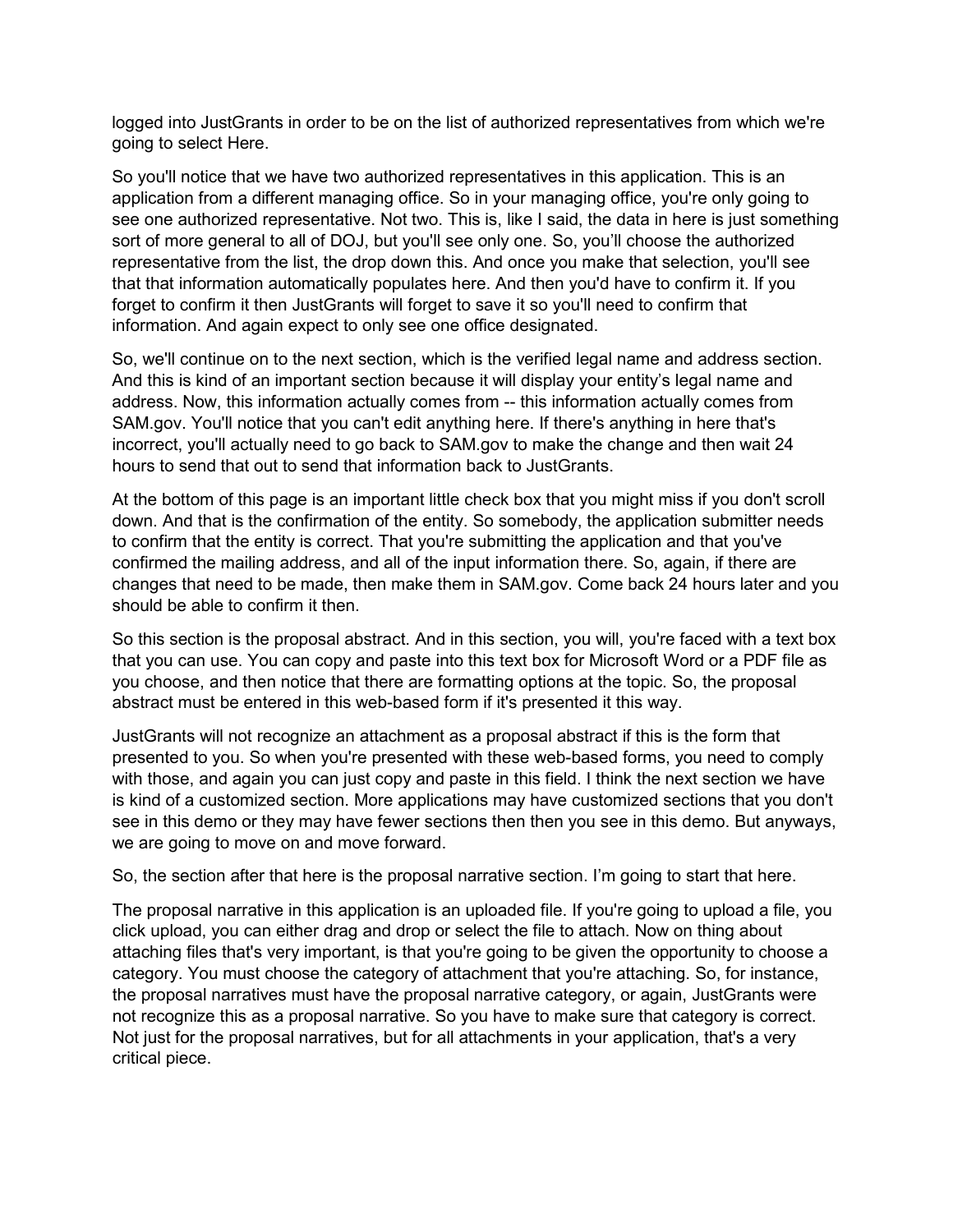For each, you can enter goal. And for each goal that you add, you can enter a goal statement. And each goal can also have objectives and deliverables attached. Notice that all of these have a little red asterisk which indicates that it's required.

So every field with the red asterisk is a required field.

And you can add new objectives, add new deliverables by adding the plus sign. And at the bottom, if you want to add another goal, you can click add to add another goal. Little trash can icons will just eliminate anything that you've done. That will add a second goal with objectives the statement if you like. You can save, you can cancel it, if you started something and you just kind of want to -- we'll need it and start over. So that's what the goals and objectives are.

The budget is here and we have these -- we'll move forward on the budget here in the moment - - here we go, so this is the budget. And again, this budget is for an application that is applicable for a different managing office so it's going to look a little bit different than your budget. But the categories that you see on the right, you'll see all the categories that are applicable for your application. So, as we go through you'll see that we have this is a personnel entry here and you can open up this entry, you can put in a title, the position description, there's an opportunity for salary and fringe benefits. So, this is just sort of a personnel type Entry. The next budget section in this particular application is going to -- here's a salary. And in those cases, you're not able to enter necessarily year by year information. But some applications do. And again, remember that all of these applications are specific to the both the solicitations under which they were created. So, this next section is another position. So this particular group has two different types of personnel. And move forward, because we just kind of soften that with that. So now we have travel. So, travel will allow you to enter the purpose, the location, the type of expenses to expect, and the cost. And when you're entering this information, you'll see that the total cost for each line will appear at the end of the line. And as you add additional lines, the total cost for the category up here below those lines where you see like, for instance here, the equipment total cost will continue to calculate as you move from one line item.

There's an additional narrative section below each category that allows you to provide more information about the incident about the line items or the items that you're putting into this category. So please use those additional narratives to further explain your budget entries. So that supplies. A lot of these are pretty much the same. This one is subawards and subgrants. Then again, you're just add a line item by clicking that plus item at the top. You can delete them that and by highlighting it the line and quickly delete items. So you have a lot of control over what goes in here.

This section is procurement contracts, which actually has two completely different sections in it. Procurement contracts and consultant travel. This is something that you can see. And then we have other costs here. So other costs is typically anything that you are planning that doesn't fall neatly into any other budget categories.

The indirect cost that we have here -- the indirect cost -- will come up here in a moment and they are calculated by taking the base amount that you entered and multiplying it by the indirect cost rate. And that's how you get the total cost. And again this will add up line item by line item and you'll see the cost of line item in the right hand column and below, as you add additional line items, you'll see the total category Below. They're just above the additional narrative information.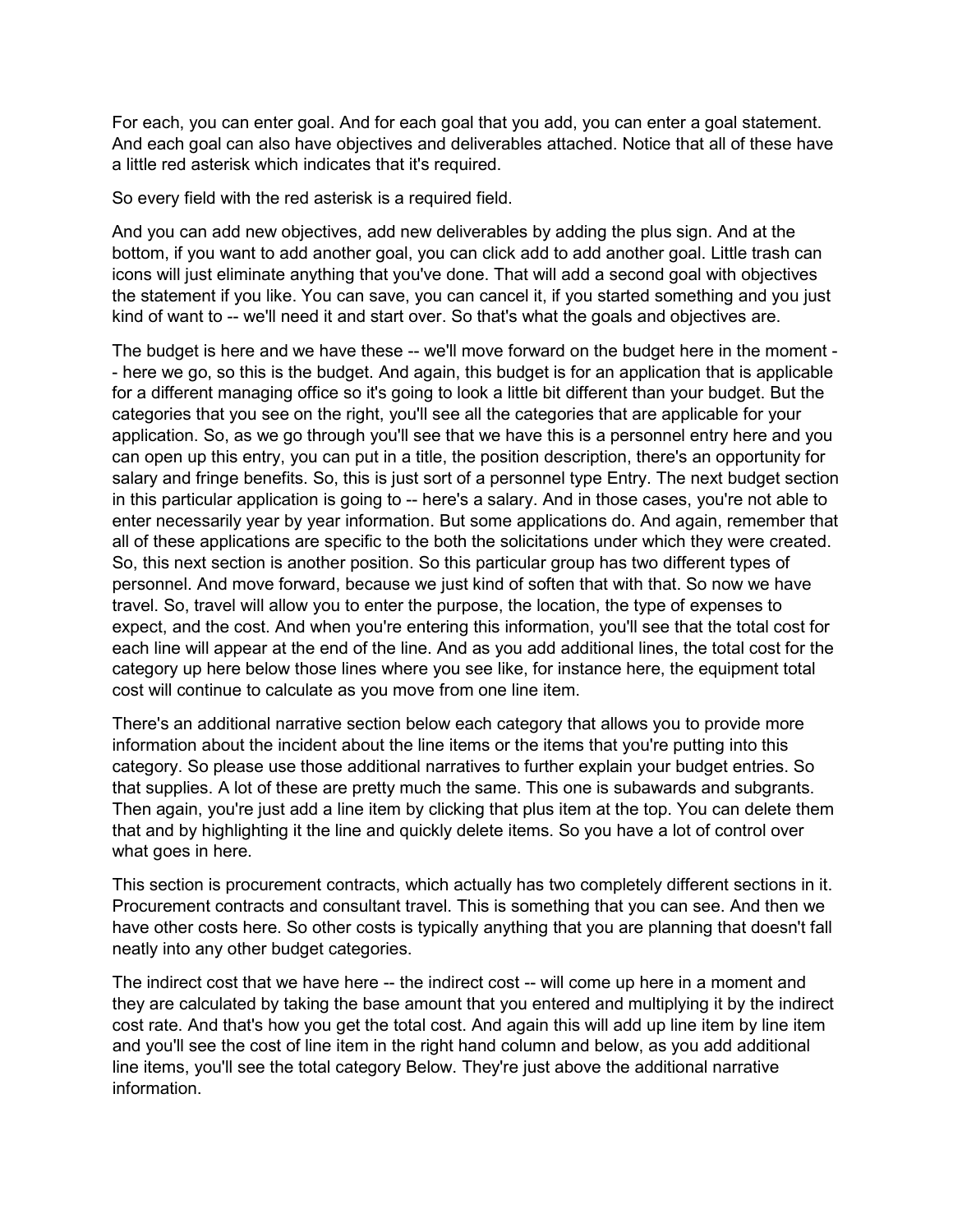Again, you have a lot of control.

And if you have an Excel spreadsheet, it's not going to work for you to upload that Excel spreadsheet. That will not help you.

This budget information that's entered in here should your application be funded, that budget information will carry through into the send it award and for this web-based form really will carry through all the way to the life of the fund of the award. The budget category allows you, if you're again using an Excel spreadsheet, will allow you to compare your category totals with your spreadsheet so that you can make sure that you're in line with what you want it to enter. And if you see a discrepancy between what you've ended here and what's on your spreadsheet, you can look at the budget summary just below here.

The budget, the budget detail summary view, you see the little triangle to the left of the category allows you to open that, and it will show you exactly the line item set up [[indistinct]] find for discrepancies this meeting. In this case, we have a local master progression table that is something specific to this particular solicitation, not necessarily going to be seen on all applications. And then finally, we have the budget finance attachment.

So notice that this is sort of accordion file. And each section of this opens up separately and allows you to upload a particular a particular document in this section, so by doing that again, we'll be able to locate these documents more easily in the future by categorizing them correctly. And again when you do upload any attachment, you want to make sure to check the category to make sure it is the category of document that you want to upload.

So, continuing on, we're going to move into the memorandum of understanding and other supportive documents. And many of these are uploads. So, in this case, we have four different types of application components to upload. And then at the end, we have disclosures and assurances. And you can see that the SF-LLL has carried over from the entry that was made in Grants.gov. So that will automatically appear here for you. And then you can also move down and see any disclosures that may be included in your application. Some of them are yes/no questions like this one. Some of them are a little bit more lengthy and require you to scroll to the bottom to certify the truth of these documents. So always scroll to the bottom again and you'll see these little check marks, subtly hidden, down there at the bottom. And when you check one, your name and a date/time stamp will appear.

So, again, we'll just continue on through here. And again, I just want to remind you that what you're looking at is an example of an application, this is not your application.

So some of the things that you see here might not apply to your solicitation requirements. So, again, just kind of showing you how this works, but not necessarily lining it up with your particular Application. So again, we have other disclosures and assurances. And then we get to the declaration certifications page and we'll continue on. And now here at the end, we have a section for other. Anything typically is going to be uploading documents. So you can upload any documents that, again, don't fit neatly into any other sort of category.

And finally at the end, we have this certify and submit page. And this page will allow you to open every section of the application and read through it. It's the read only view, you can't change anything here. But if you find something that needs to be updated you can go back up to that section within the application and make your updates. But this is a way that you can just read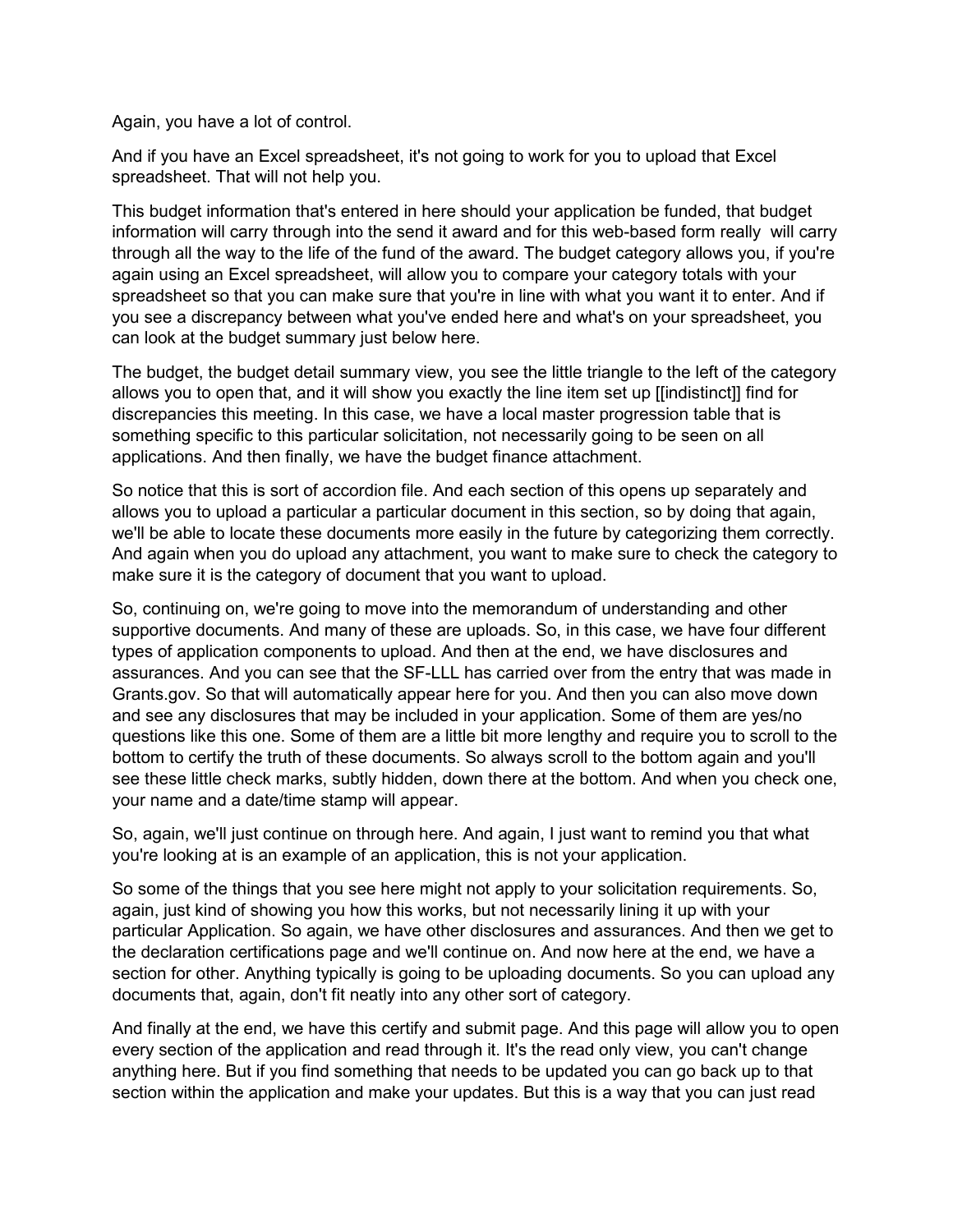through the entire application and make sure that the information in here is what you want to submit. So, you just open section by section and then when you're ready, you check the final review and certification of application confirmation, and notice at the bottom, right that continue button has turned to a submit button.

So the submit button here allows you to submit your application. If you have missed a required field or something is not in there, you'll get a little pink banner that indicates what's required. So, this is saying that we didn't we didn't completely enter the information for the authorized representative section. So we would go back to that, fix whatever was wrong in there and then come back and try to submit again. But you have to take care of any of the errors in here before you're able to fully submit. So that is kind of a walkthrough of a standard application.

And I think maybe now it's a really good time to stop and address the questions that I see have appeared in both the chat and the Q&A. So basically, I'll kind of turn over to you to sure.

**Stacy Kernisan:** Sure. So, our first question we have is our authorized representative changes effective July 1st. Do you foresee this as a problem since it will be different from SAM? So, do you see it? It'd be a problem as far as their authorized representative, changing on July 1st?

**Lisa Hartman:** From a JustGrants standpoint, there's no issue. Whoever is listed as the authorized representative on the day that the application is either accepted or denied is the application is the authorized representative. If you've submitted an application with the previous authorized representative, then you may have your entity administrator go back and change that authorized representative on July. 1st. Which would then be the best way to go. But as far as the program office, I can't speak to that. I don't know if anyone from the program office has any reservations about that.

**Stacy Kernisan:** Also this may be a program question, why would we need additional line items for indirect costs? I don't know if …

**Lisa Hartman:** That is a program question, because different programs to their indirect costs under different sort of requirements. So, is there someone from the program office that might be able to address that …

**Stacy Kernisan:** Brian or Jane, that we can take yourself off mute or Joel if he's available.

**Jalila Sebbata:** Hi, can you hear me?

## **Stacy Kernisan:** Yes.

**Jalila Sebbata:** Okay, I just wanted to just put out a quick clarification. She did go over the budget section, but for VOCA formula, we still do not require budget. So you're not going to be filling out any of that part. Hopefully that clears things up.

**Stacy Kernisan:** Yes, that's a few of the questions related to the budget. So also, why is the status of an application and JustGrants that has been submitted on or by the deadline date is logged in as overdue once the deadline has passed the system should be reflecting it as submitted. It is a bit confusing. An application should be logged as overdue if it's not submitted.

**Lisa Hartman:** So, I believe Amy is online. I believe that I'm going to let you answer that because I think that has to do with the feature that still being fixed. Is that correct Amy?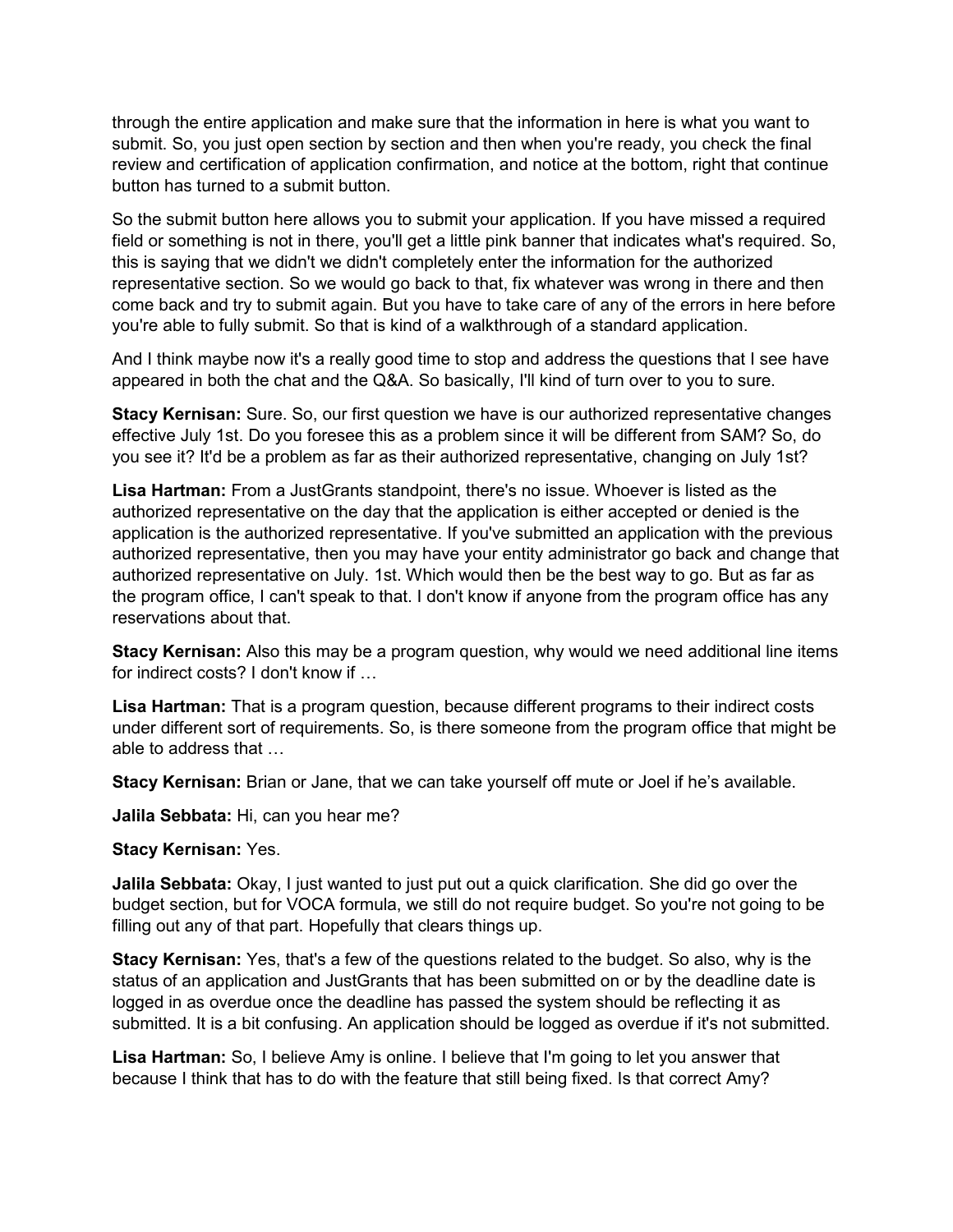**Bethany Case:** And Amy just recently lost power or Wi-Fi in her house. This is Bethany. So you may to have my answer for now but if Amy is online, she'll be able to jump in. This is not, what you're describing, is not expected behavior. So it sounds like something went wrong. Please make sure you reach out to user support immediately to make sure that this can get taken care of. It's absolutely not typical expected behavior.

**Stacy Kernisan:** Thank you Bethany, and we will share the information on the email address and phone number of the support team to contact here in a little bit. One of the other questions we have is will this PowerPoint be shared? And yes, it will be. Joel will be sharing that with you all after this session. I believe this is also, it's just been assigned. So that question is: where do we add the certification form or is it no longer needed? That is a question that is being answered right now. So I'll wait for that answer and I believe that is it for the moment.

**Lisa Hartman:** All right, thank you all for your answers and definitely I'm sorry. I didn't see you come in. I would have would have talked to you about that as well. All right, so basically, we send the presentation back over to you to talk more about what happens after the application is submitted.

**Stacy Kernisan:** Okay, no problem. Thank you so much. So, after you submitted your application, you're probably wondering what's next. Once the application for the solicitation has been reviewed, then the entity will be notified. Every user in JustGrants should take the time to check the system on a regular basis in order to be aware of any deadlines of information they need related to the application. So, as you work with your application in JustGrants, you will see one or more of these status codes associated with the application. If you see pending DIAMD onboarding status code, it means that either the entity administrator or the application submitter haven't completed their registration process. Every new user must successfully log into JustGrants to validate their registration. You may also see the new status. This indicates that the application has been received from Grants.gov and is waiting for a user to be assigned to it. If your application remains in pending DIAMD onboarding status for more than 24 hours after user's complete registration, that may be an indicator that additional actions are required by the entity administrator. Common issues include a user's email address is already associated with another entity or DUNS number or an invalid email address was provided in Section F of the SF-424. Please check your entity user's information to confirm current users and their roles and contact the JustGrants support desk. When both the entity administrator, and the application submitter have been fully onboarded and the application submitter assigned to the application, then the status will display as pending draft. This is a working status. At this time, the entity administrator will need to invite and register the authorized representative as well. From print pending draft status, there are several possible next steps. If the application is canceled, the status will be resolved - canceled. If the deadline has passed and it is no longer possible to submit an application on this solicitation, the status will automatically become resolved deadline passed. If you have canceled the application due to the fact that it's a duplicate, the resolved duplicate status will be associated with the application. And if you choose to have draw the application status will change to resolved - withdraw. Finally, once you have submitted the application, the status will display as application submitted, and the application submitted status will complete internal reviews and make funding decisions. Please remember who your entity administrator and authorized representatives are for they will be notified when the deadline for applications will be changed. The system will also notify the application submitter, entity administrator, and authorized representative when the application has been received in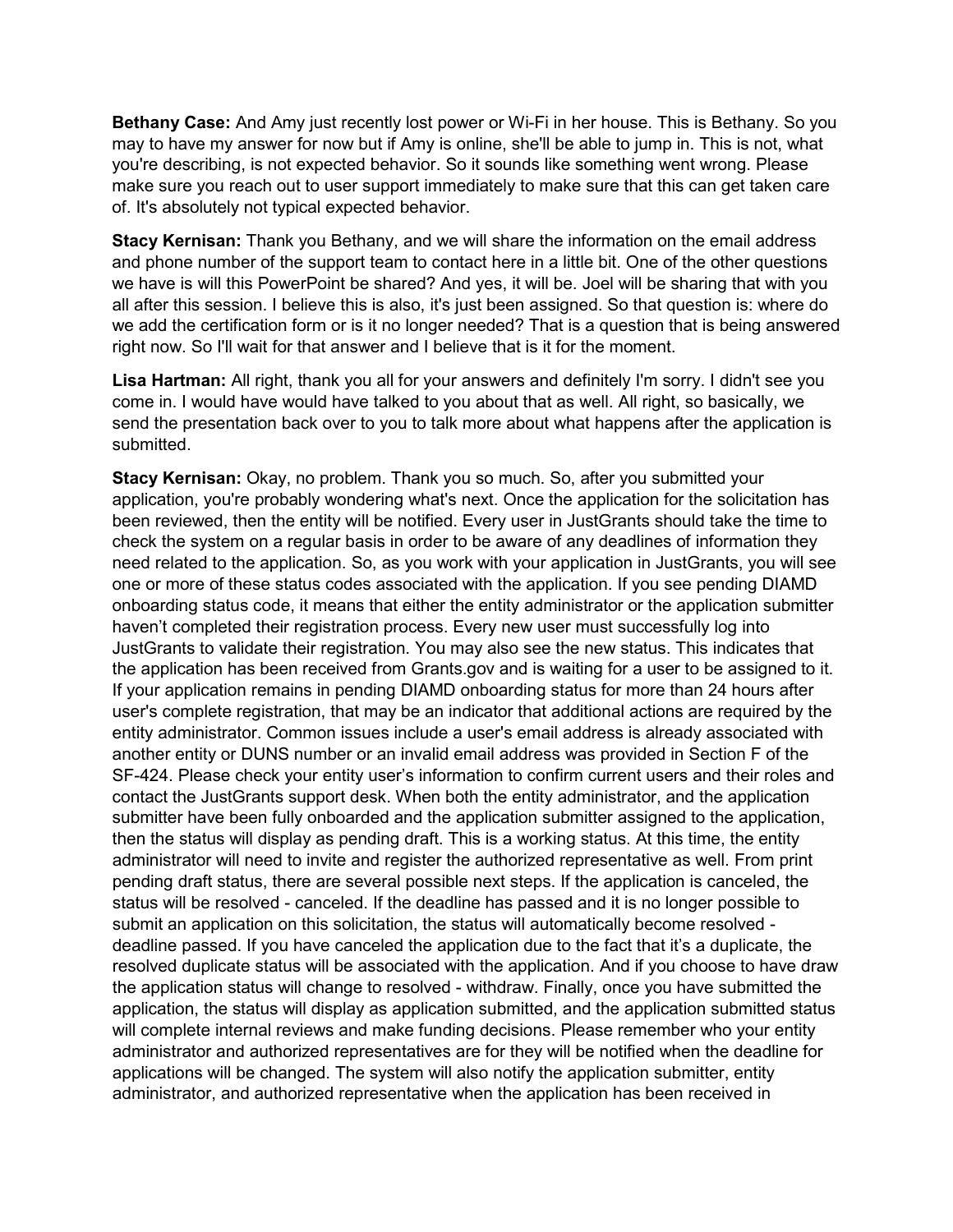JustGrants from Grants.gov. The entity administrator will receive notification on when the award notification has been sent. If you think you haven't received this information, just check your spam folder before reaching out to support. Now, let's take a moment see if we have any new questions that may have come up and please continue to put your questions in the Q&A chat so that we can answer them for you. And we have one question. In the past OVC staff were very helpful in reaching out to provide direction and guidance if something wasn't fully answered, etc. Will focus staff be providing the reach out again this year or will we need to check JustGrants regularly for messages alerts and etc.? I'll let someone from the program office answer this. Jalila or Brian, if you're available.

**Brian Sass-Hurst:** Yeah, I can, I can jump in. Hey, Kate hope you're doing well. So, in the past, obviously in GMS we would get applications in very often we would need to send them back and ask for updates. I think one can reasonably expect that to likely happen again this year. Obviously, the system is new for all of us so, we're all going to try and figure out how to make it work best. But we're looking forward to having a collaborative relationship and definitely making sure that this is as easy to submit the process as it can't be. Hopefully that helps answer your question.

**Stacy Kernisan:** Thank you. So that's all the questions we have for right now. So now that we've given you all of this information, we like to share a wealth of resources with you, as you continue navigating through JustGrants.

Here are a few tools to help get you started. Make sure you're checking your emails for updates and information about JustGrants. If you're not getting emails, if you go to the link at the bottom of the screen justicegrants.usdoj.gov it will bring you to a place where you see these tiles here. If you click on the news and updates one, it'll be a place for you to input your email and that way you can start receiving emails and updates about JustGrants. We also have on this page, a checklist of all the steps needed to get ready, training resources, as I stated news and updates, frequently asked questions, and an about section, and of course, user support.

One of the questions we receive a lot of the times is will there be more training on JustGrants? We have many training materials available on the JustGrants training website.

This is what the JustGrants training website looks like, and you can find a wealth of information about JustGrants here. So just to make sure you click on the training tab and it'll give you everything from videos to job aids to information that you need about the steps to complete each section or each part of the grant's life cycle.

Advocates experiencing difficulties with Grants.gov or SAM.gov must contact the Grants.gov customer support hotline or the SAM help desk to report the technical issue and receive a tracking number. Advocates experiencing difficulties with JustGrants must contact the JustGrants support task. And you can do so at JustGrants.support@usdoj.gov or 833-872-5175, Monday through Friday between 5:00 a.m. and 9:00 p.m. Eastern Standard Time. On the weekends and federal holidays from 9:00 a.m. to 5:00 p.m. Eastern Standard Time. And we'll put a few links in the chat to help you with that information as well.

When you do reach out to the help desk, please make sure that you have all the information that can help them answer your question as soon as possible. Here are a list of items that will be helpful for the help desk in order to get your answers. So, anything from the browser version to